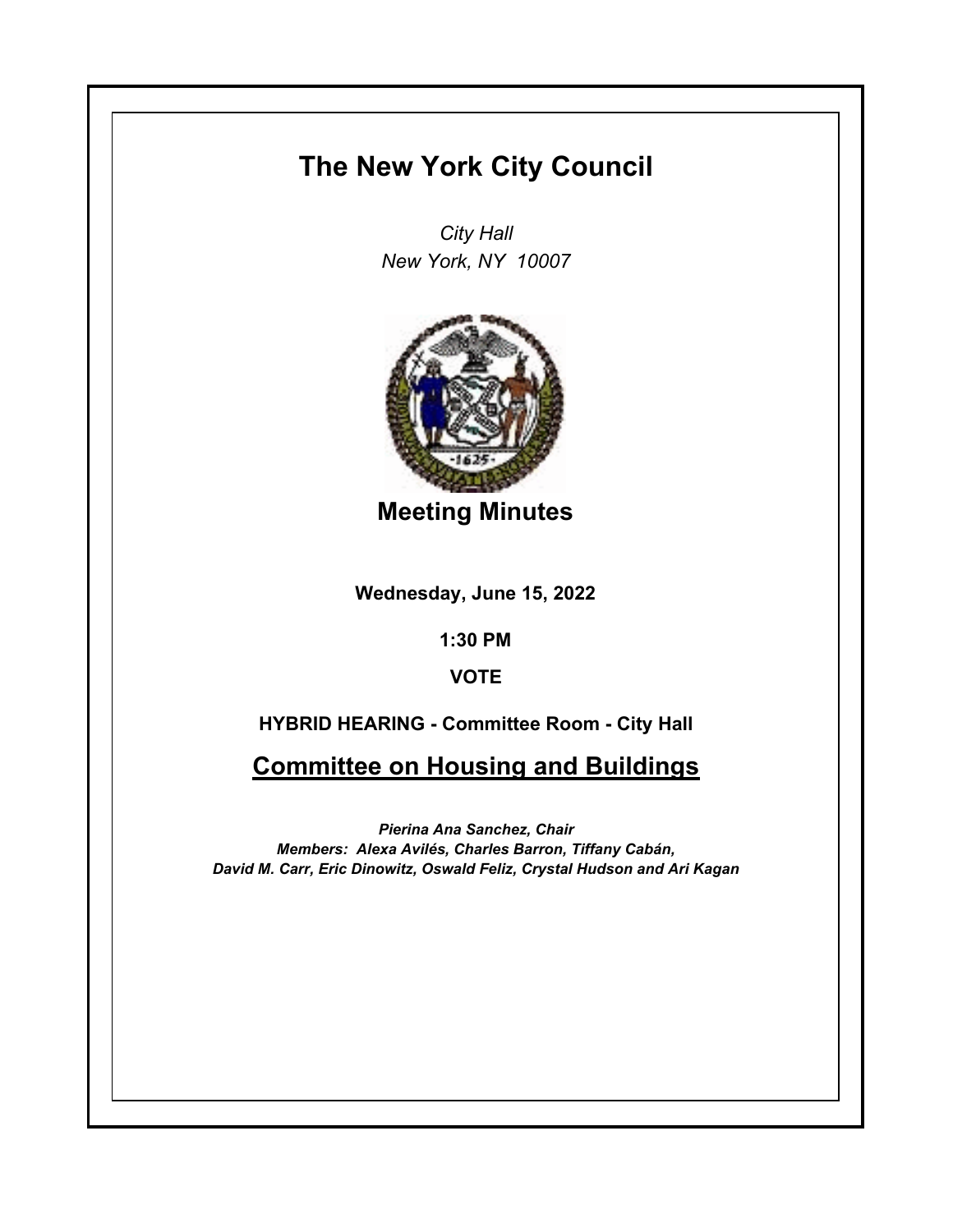| Roll Call       |                                                                                                                                                                                                                                                                 |
|-----------------|-----------------------------------------------------------------------------------------------------------------------------------------------------------------------------------------------------------------------------------------------------------------|
|                 | Present: Sanchez, Avilés, Barron, Cabán, Carr, Dinowitz, Feliz, Hudson and Kagan                                                                                                                                                                                |
| Int 0558-2022   | A Local Law to amend the administrative code of the city of New                                                                                                                                                                                                 |
|                 | York, in relation to extending the rent stabilization laws                                                                                                                                                                                                      |
|                 | Attachments: Summary of Int. No. 558-A, Summary of Int. No. 558, Int. No. 558,<br>Committee Report 6/7/22, Hearing Testimony 6/7/22, Proposed Int. No.<br>558-A, Committee Report 6/15/22, Committee Report - Stated Meeting,<br><b>Fiscal Impact Statement</b> |
|                 | Proposed Int. No. 558-A                                                                                                                                                                                                                                         |
|                 | This Introduction was Hearing on P-C Item by Comm                                                                                                                                                                                                               |
|                 | Attachments: Summary of Int. No. 558-A, Summary of Int. No. 558, Int. No. 558,<br>Committee Report 6/7/22, Hearing Testimony 6/7/22, Proposed Int. No.<br>558-A, Committee Report 6/15/22, Committee Report - Stated Meeting,<br><b>Fiscal Impact Statement</b> |
|                 | This Introduction was Amendment Proposed by Comm                                                                                                                                                                                                                |
|                 | Attachments: Summary of Int. No. 558-A, Summary of Int. No. 558, Int. No. 558,<br>Committee Report 6/7/22, Hearing Testimony 6/7/22, Proposed Int. No.<br>558-A, Committee Report 6/15/22, Committee Report - Stated Meeting,<br><b>Fiscal Impact Statement</b> |
|                 | This Introduction was Amended by Committee                                                                                                                                                                                                                      |
| Int 0558-2022-A | A Local Law to amend the administrative code of the city of New<br>York, in relation to extending the rent stabilization laws                                                                                                                                   |
|                 | Attachments: Summary of Int. No. 558-A, Summary of Int. No. 558, Int. No. 558,<br>Committee Report 6/7/22, Hearing Testimony 6/7/22, Proposed Int. No.<br>558-A, Committee Report 6/15/22, Committee Report - Stated Meeting,<br><b>Fiscal Impact Statement</b> |
|                 | A motion was made that this Introduction be P-C Item Approved by Comm<br>approved by Roll Call.                                                                                                                                                                 |
|                 | Sanchez, Avilés, Barron, Cabán, Dinowitz, Feliz, Hudson and Kagan<br><b>Affirmative:</b> 8 -                                                                                                                                                                    |
|                 | <b>Abstain:</b> 1-<br>Carr                                                                                                                                                                                                                                      |
| Res 0247-2022   | Resolution determining that a public emergency requiring rent<br>control in the City of New York continues to exist and will<br>continue to exist on and after July 1, 2022.                                                                                    |
|                 | Attachments: Res. No. 247, Committee Report 6/7/22, Hearing Testimony 6/7/22,<br>Committee Report 6/15/22, Committee Report - Stated Meeting                                                                                                                    |
|                 | This Resolution was Hearing on P-C Item by Comm                                                                                                                                                                                                                 |